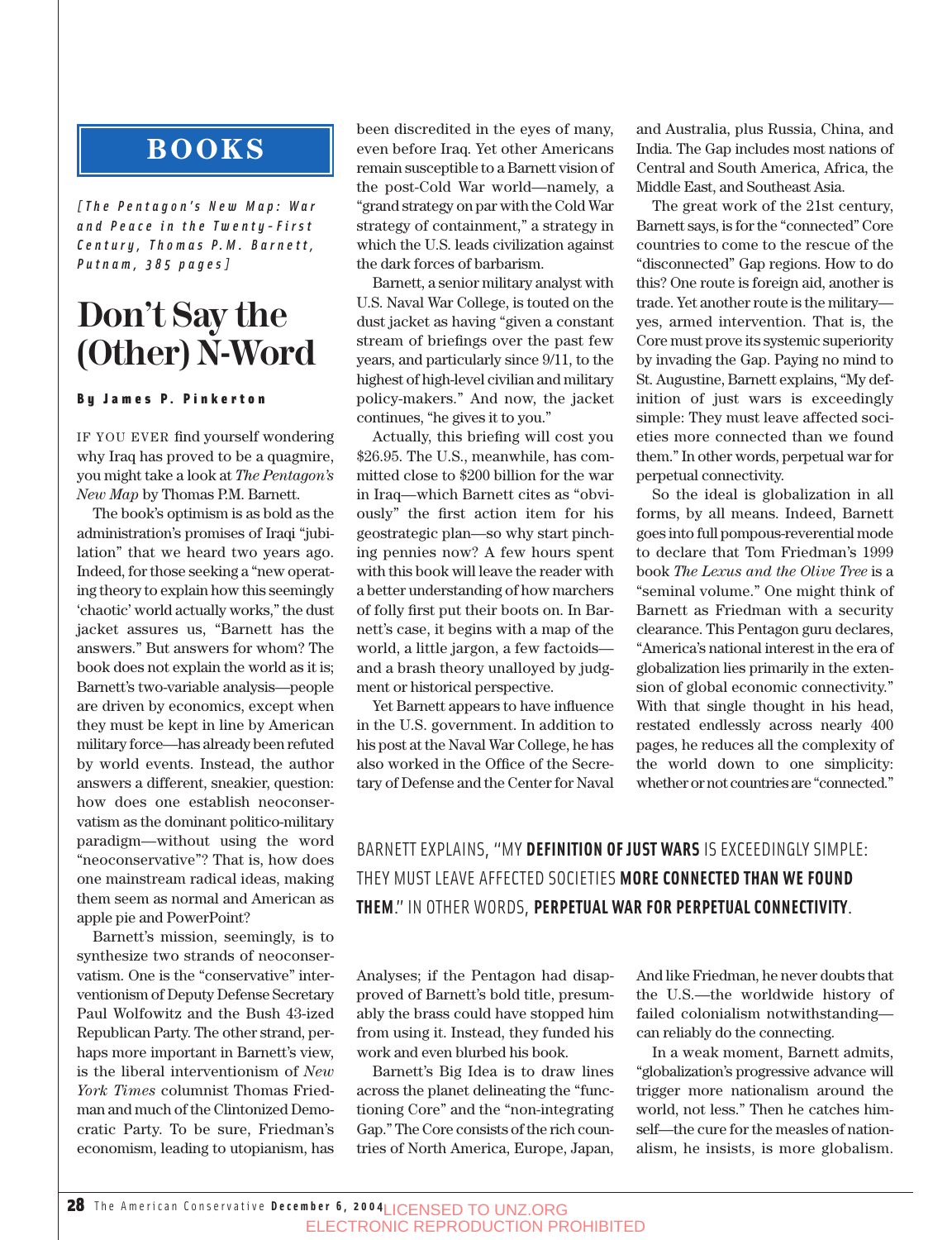"For each time we expand globalization's Functioning Core, we expand for all those living within it the freedom of choice, movement and expression." Prosperity, in other words, begets harmony.

But is affluence really the antidote to war? As Aristotle once observed, no tyrant ever conquered a city because he was cold and hungry. And the Stagyrite knew whereof he spoke: his pupil Alexander the Great suffered little deprivation in his Macedonian royal family. Yet Alexander's chosen form of "movement and expression" was to conquer the world.

But we haven't got to the real thrust of the book, which is that it's the mission of the Core—all united, of course, as one big connected and integrated family—to fill in the Gap, with treasure, blood, and the American way. This shiny, happy vision includes such unhappy Core-iors as France, Germany, and Russia. Indeed, Barnett even sees China as "a serious strategic partner in managing global stability." Do I hear the word "Taiwan"? Only by ignoring a dozen nuclear-edged feuds among the richer nations does Barnett get to the Friedman Station—to the terminus of a certain historical view, to the place where history ends because everyone is sitting peaceful and pretty. That is, if they are on the right side of the global tracks.

Because on the wrong side of the tracks, Barnett warns, lies a world of despair and danger. So even as the Core forms its multinational condominium, it must venture forth to slay the monsters. Barnett explains, "If the Core seems to be living the dream of Immanuel Kant's perpetual peace, then the Gap remains trapped in Hobbes' far crueler reality." As a result, America's globocop destiny is manifest: "American soldiers will end up being the tip of the spear."

If some of this is starting to seem familiar, that's because those ideas that were not cribbed from Friedman were taken from Wolfowitz.

Thus we come to "The National Security Strategy of the United States," released by the White House in September 2002. That document, on which Wolfowitz had been working while serving in the Bush 41 administration a decade earlier, asserted that the world now has only "a single sustainable model for national success: freedom, democracy, and free enterprise."

But since not everyone recognizes the blessings of this single model—aka the American Way—the U.S. should intervene as necessary to give history a centuries of history and oceans of blood with his simplifying globalizing brush. "What makes suicide bombers possible?" he asks. The answer: "It's not the poverty, because most of the terrorists are middle class and educated. It's that they have no realistic expectations of a better life for themselves or their children." This economic-determinist dogma might amuse the late Mohammad Atta,

SINCE NOT **EVERYONE RECOGNIZES THE BLESSINGS** OF THIS SINGLE MODEL— AKA **THE AMERICAN WAY**—THE U.S. SHOULD **INTERVENE AS NECESSARY** TO GIVE HISTORY A SHOVE. OPERATION IRAQI FREEDOM WAS THE **BETA TEST**.

shove. Operation Iraqi Freedom was the beta test for the new strategy. And although the war hasn't gone exactly as planned, President Bush continued to prove that theory often trumps reality, insistently describing Iraq as the first step on the long march to peace and freedom for the world.

Yet interestingly, the word "neoconservative" never appears in this book's index. In fact, Barnett goes to great lengths to disguise the neocon-y nature of his argument. At one point, he launches into a reverie in which he claims to be "the real Fox Mulder," referring to the '90s TV show "The X-Files." Continuing in his self-dramatization, Barnett describes a sinister conspiracy inside the U.S. government: "Now the ZOG [Zionist Occupation Government, a term used by Timothy McVeigh types] conspirators basically have control of the Pentagon, with the Jews Paul Wolfowitz and Doug Feith running the show." The ZOG running the military? What are we supposed to make of that? One suspects that the purpose here is for us to have a good laugh, thus chuckling away legitimate concerns that perhaps neocon world-historical utopians are careening America over a cliff top.

The suspicion that Barnett is carrying heavy neocon baggage, however disguisedly, increases as he turns toward the Middle East; there he wipes away the Egyptian-born ringleader of 9/11, who had made his way to affluent Germany before embracing al-Qaeda ideology. Nor would it explain the mysterious rise in suicide bombing in "liberated" Iraq, rising from, well, zero into the hundreds since the Connectivity Invasion. In fact, as Robert Pape of the University of Chicago has demonstrated, the single biggest factor in suicide bombing is the bombers' desire to drive out foreign occupiers. Pape goes unmentioned by Barnett.

Instead, Barnett plows ahead with his variable-less view of the world, leading him to dismiss all patriots everywhere as retrogrades: "When individuals cannot find opportunity in life, they are reduced to fighting over what's left over: the land and the cultural identity they attach to its history." Such nostalgic rootedness, he maintains, is only for losers. It's far better to "define a society by connectivity and the individual opportunities it provides." Then, Barnett cheers, "You will see that primordial attachment to the land disappear … as mobility trumps tradition." So when that Great SUV-Day arrives, patriotism will become obsolete. And as for Americans, we can build condos atop Bunker Hill and pave over Gettysburg.

Barnett ends by offering a worldfixing to-do list: "ten steps toward this world worth creating." And although the